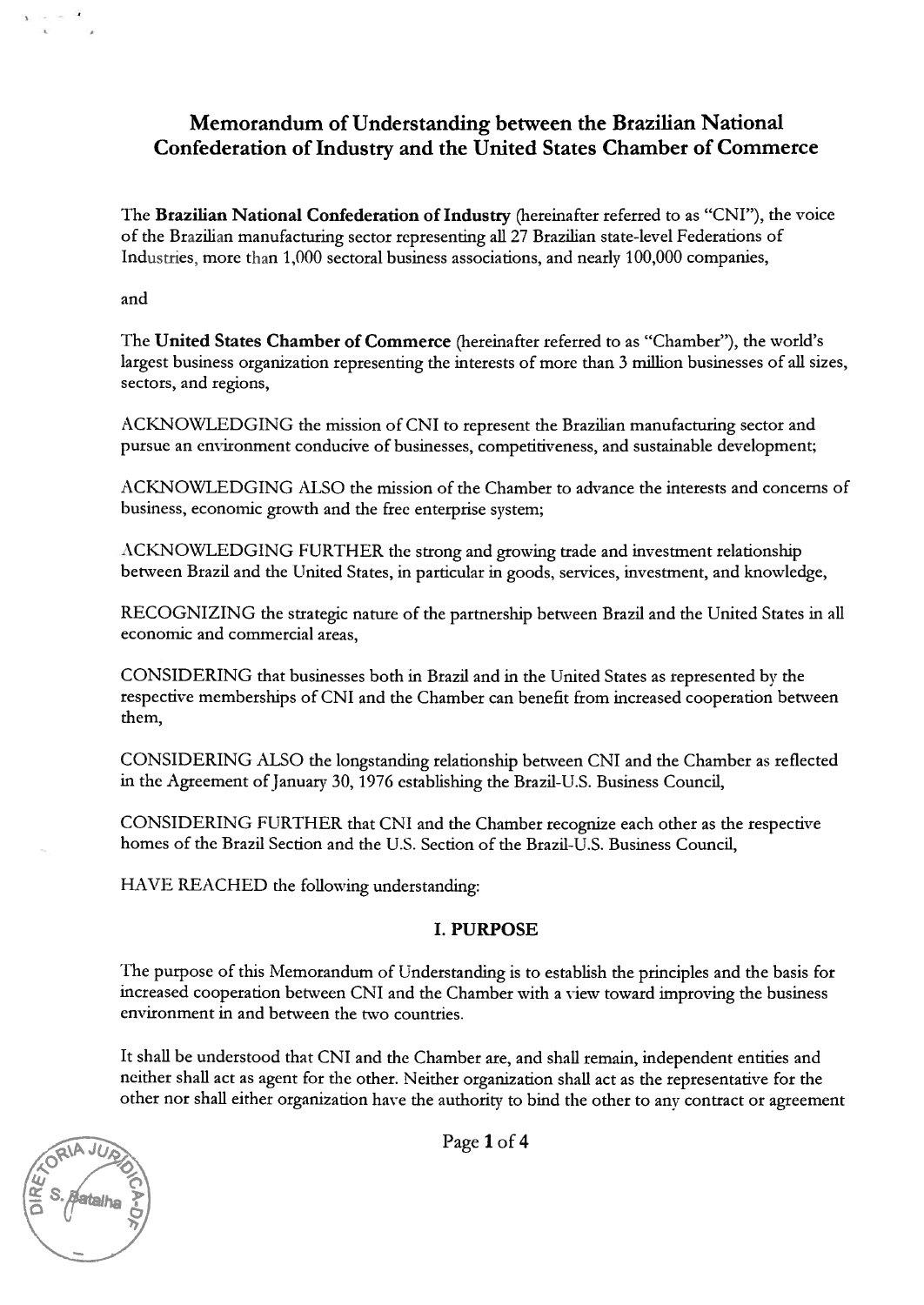nor to direct the activities of the other. Each entity shall at all times act on behalf of and represent the interests of its respective membership.

### II. SCOPE

CXI and the Chamber shall voluntarily work together to foster business growth, to better the business environment in and between Brazil and the United States and to be an informational resource to promote such growth.

Ihe scope of this Memorandum of Understanding shall encompass cooperation in the following areas:

- A) CXI and the Chamber intend to work together to coordinate their policy, advocacy, and business promotion activities, particularly on trade and investment topics between Brazil and the United States and doing so through both sections of the Brazil-U.S. Business Council.
- B) Ihe Chamber, through the U.S. Section of the Brazil-U.S. Business Council (hereinafter referred to as "BUSBC"), wifi strive to coordinate its activities in Brazil and the United States with CXI, in particular through the Brazil Section of the Brazil-U.S. Business Council (hereinafter referred to as "CEBEU").
- C) CXI vill strive to conduct its activities in the United States, including its policy, advocacy, and business promotion activities, particularly with regard to the U.S. Congress, jointly and with the support of the Chamber and BUSBC.
- D) CXI will strive to have at least one frill time staff dedicated to Brazil-U.S. issues and to working with both CEBEL and BUSBC.
- E) CXI and the Chamber will recognize each other as their counterpart and primary partner in all Brazil-U.S. business-related events, including those organized in connection with presidential summits, jointly deciding on additional event partners.
- F) At the request of BUSBC, CNI will host up to two BUSBC staff for an extended period of up to six months, in order to foster cooperation between both organizations. All costs connected to BUSBC staff at CXI, with the exception of existing office resources, will be BUSBC's responsibility and previously agreed to with CNI.
- G) At the request of CNI, BUSBC will host up to two CNI staff for an extended period of up to six months, in order to foster cooperation between both organizations. All costs connected to CXI staff at BLSBC, with the exception of existing office resources, wiil be CM's responsibility and previously agreed to with BUSBC.
- 11) CXI and the Chamber, including BUSBC and CEBEU, will work to reduce private sector fragmentation in policy, advocacy, and business promotion within the Brazil and the United States trade and investment relationship, particularly through increased cooperation with third parties, including but not limited to:



Page 2 of 4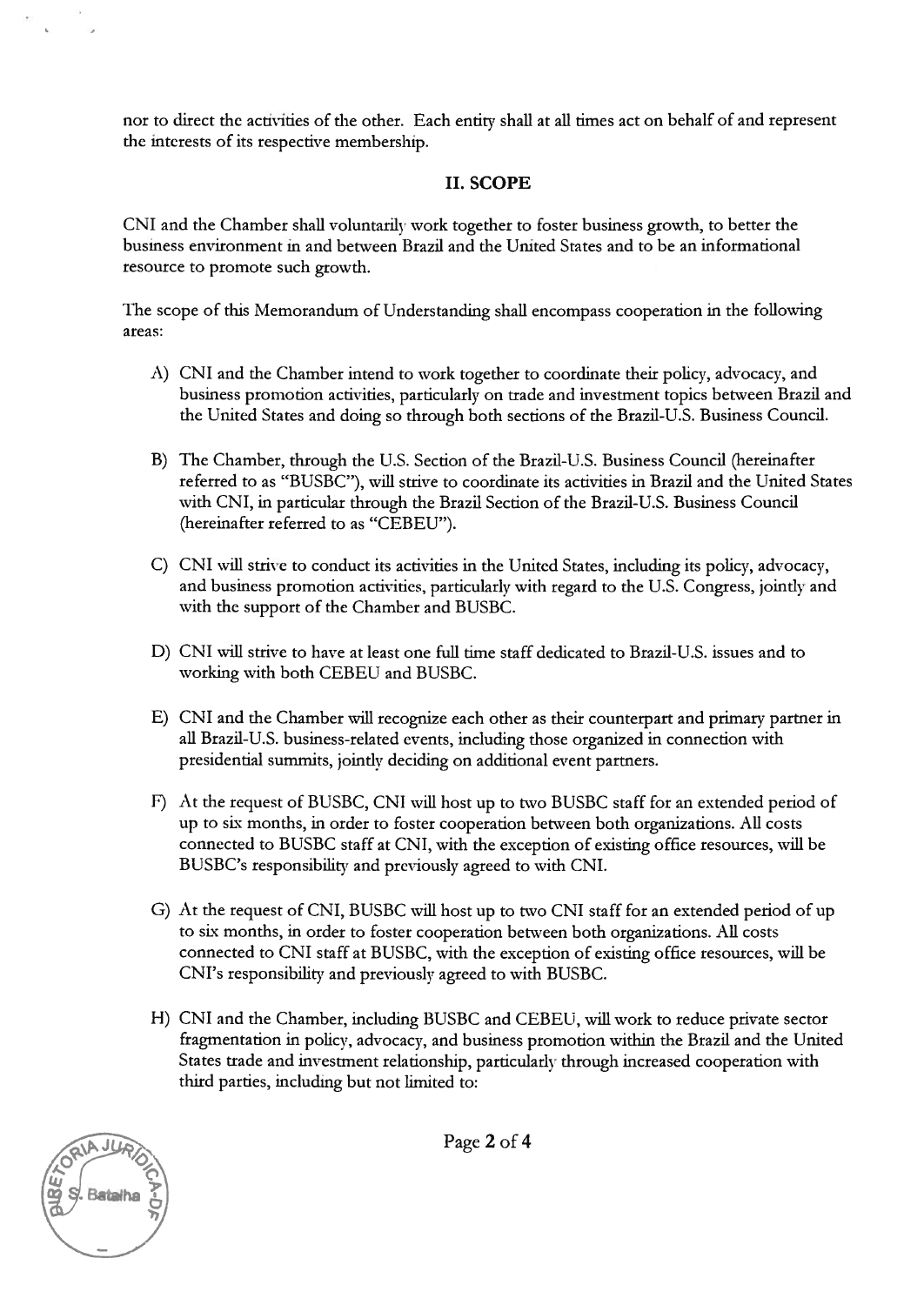- a. The 27 Brazilian state-level Federations of Industries;
- b. The American Chamber of Commerce for Brazil São Paulo (AmCham Brazil);
- c. The American Chamber of Commerce for Brazil Rio de Janeiro (AmCham Rio);
- d. The Brazil Industries Coalition (BIC);
- e. The U.S.-Brazil CEO Forum; and
- f. Any other relevant trade association or business group in Brazil or the United States.

Cooperation and activities in the aforementioned areas shall endeavor to promote trade and investment and to create a better business environment in Brazil and the United States.

#### III. FINANCIAL RESOURCES

The present Memorandum of Understanding does not involve the transfer of financial resources between the signatories, each of which shall bear the necessary expenses related to their respective performance.

CN1 and the Chamber are voluntarily entering into this Memorandum of Understanding as equals. Neither is hiring or retaining the other. Neither shall represent nor serve as agent of the other and neither shall compensate the other for any activities undertaken in furtherance of the goals of this Memorandum of Understanding.

#### IV. MODIFICATIONS

The present Memorandum of Understanding may be modified at any time upon agreement between CNI and the Chamber. All such modifications shall be done in writing and signed by appropriate individuals from both organizations.

#### **V. ENTRY INTO FORCE**

The present Memorandum of Understanding shall enter into force on the date of its signature and shall remain in force until terminated by either of the parties.

## VI. NOTICE

The present Memorandum of Understanding may be terminated at any time by either signatory through written notice.

#### VII. USE OF NAME AND TRADEMARK

The name and trademark of the signatories can only be used reciprocally by the signatories, exclusively in the pursuit of the object of the present Memorandum of Understanding, as long as previously and expressly authorized in writing by the Party owner of the trademark, under penalty of

Page 3 of 4